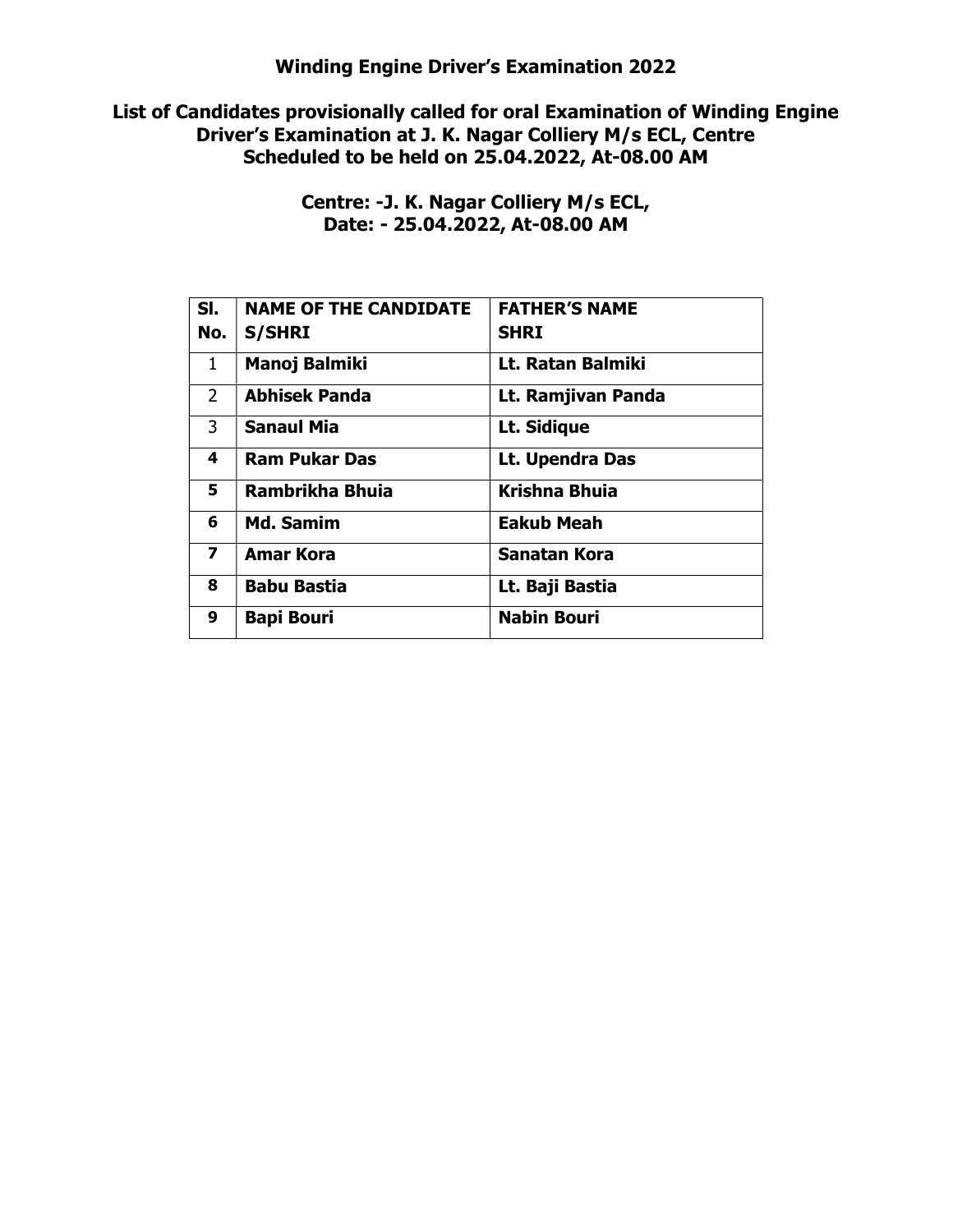## List of Candidates provisionally called for oral Examination of Winding Engine Driver's Examination at Jamadoba Colliery M/s TATA STEEL Ltd., Centre Scheduled to be held on 25.04.2022, At-08.00 AM

## Centre: - Jamadoba Colliery M/s TATA STEEL Ltd. Dhanbad Date: -25.04.2022, At-08.00 AM

| SI.                     | <b>NAME OF THE CANDIDATE</b>     | <b>FATHER'S NAME</b>       |
|-------------------------|----------------------------------|----------------------------|
| No.                     | <b>S/SHRI</b>                    | <b>SHRI</b>                |
| 1                       | <b>Sri Patit Pawan Gope</b>      | Lt. Biren Gope             |
| $\overline{\mathbf{2}}$ | <b>Sri Santosh Kewat</b>         | <b>Sri Rambali Kewat</b>   |
| 3                       | <b>Sri Surendra Prasad Singh</b> | <b>Sri Muneshwar Singh</b> |
| 4                       | <b>Sri Ajit Kumar Bauri</b>      | <b>Lt Rohan Bauri</b>      |
| 5                       | Sri Sanjay Kumar Mahato          | <b>Sri Suchand Mahato</b>  |
| 6                       | <b>Sri Golak Chandra Gope</b>    | <b>Sri Vijay Gope</b>      |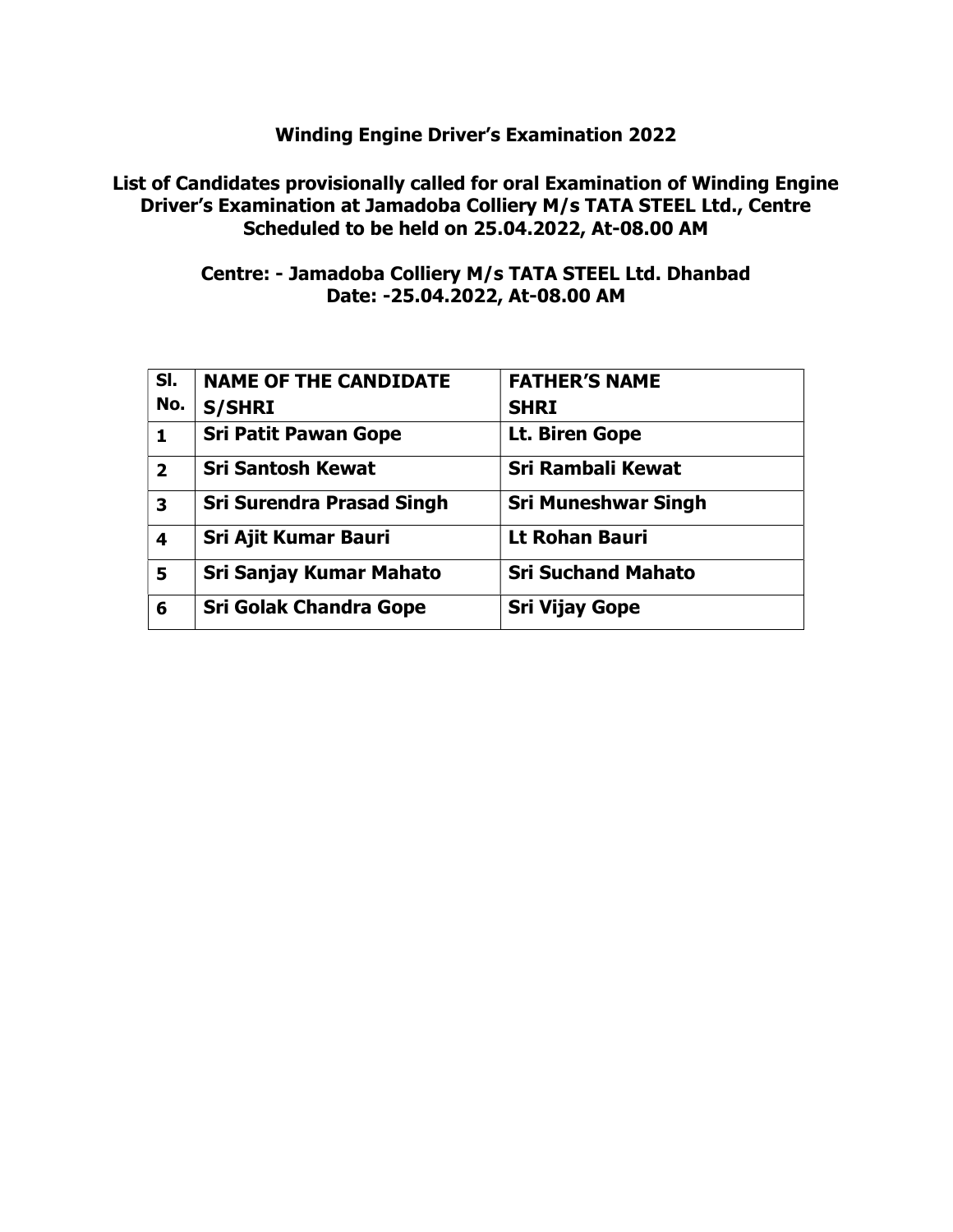## List of Candidates provisionally called for oral Examination of Winding Engine Driver's Examination at Kendadih Mine M/s HCL, Centre Scheduled to be held on 25.04.2022, At-08.00 AM

## (Winding Engine Driver's 2nd Class Examination 2022)

## Centre: -Kendadih Mine M/s HCL Ghatsila East Singhbhum, Jharkhand Date: -25.04.2022, At-08.00 AM

| SI.                     | <b>NAME OF THE CANDIDATE</b> | <b>FATHER'S NAME</b>        |
|-------------------------|------------------------------|-----------------------------|
| <b>No</b>               | <b>S/SHRI</b>                | <b>SHRI</b>                 |
| $\mathbf{1}$            | <b>Sanjeev Kumar</b>         | <b>Rameshwar Yadav</b>      |
| $\overline{2}$          | <b>Vinod Sikka</b>           | <b>Deepak Sikka</b>         |
| 3                       | <b>Jakson Sarbhang</b>       | <b>Janadhan Sarbhang</b>    |
| 4                       | <b>Rajesh Kumar</b>          | <b>Ashok Kumar</b>          |
| 5                       | <b>Manish Kumar</b>          | <b>Kantilal</b>             |
| 6                       | <b>Subham Neware</b>         | <b>Radheshyam Neware</b>    |
| $\overline{\mathbf{z}}$ | <b>Nehal</b>                 | <b>Khemlal</b>              |
| 8                       | <b>Naeem Khan</b>            | <b>Yusuf Khan</b>           |
| 9                       | <b>Dhanajay Murmu</b>        | <b>Dula Murmu</b>           |
| 10                      | <b>Dinesh Kumar Singh</b>    | <b>Keshwar Singh</b>        |
| 11                      | <b>Biswajit Karmkar</b>      | Lt. Subhas Karmkar          |
| 12                      | <b>Kumar Sanu Rajak</b>      | Abani Rajak                 |
| 13                      | <b>Nitin Daharwal</b>        | <b>Naresh Kumar</b>         |
| 14                      | <b>Shiv Kumar Yamde</b>      | <b>Yograj Yamde</b>         |
| 15                      | <b>Tapan Kumar Mahato</b>    | <b>Anil Kumar Mahato</b>    |
| 16                      | <b>Bablu Kumar</b>           | <b>Srikant Prasad Singh</b> |
| 17                      | Khudi Ram Rajwar             | Lt. Gadadhar Rajwar         |
| 18                      | <b>Bobby Gharde</b>          | <b>Santosh Gharde</b>       |
| 19                      | <b>Ranjit Kumar Sonekar</b>  | <b>Tekchand Sonekar</b>     |
| 20                      | <b>Sandeep</b>               | <b>Wilsan</b>               |
| 21                      | <b>Devendra</b>              | <b>Jay Prakash</b>          |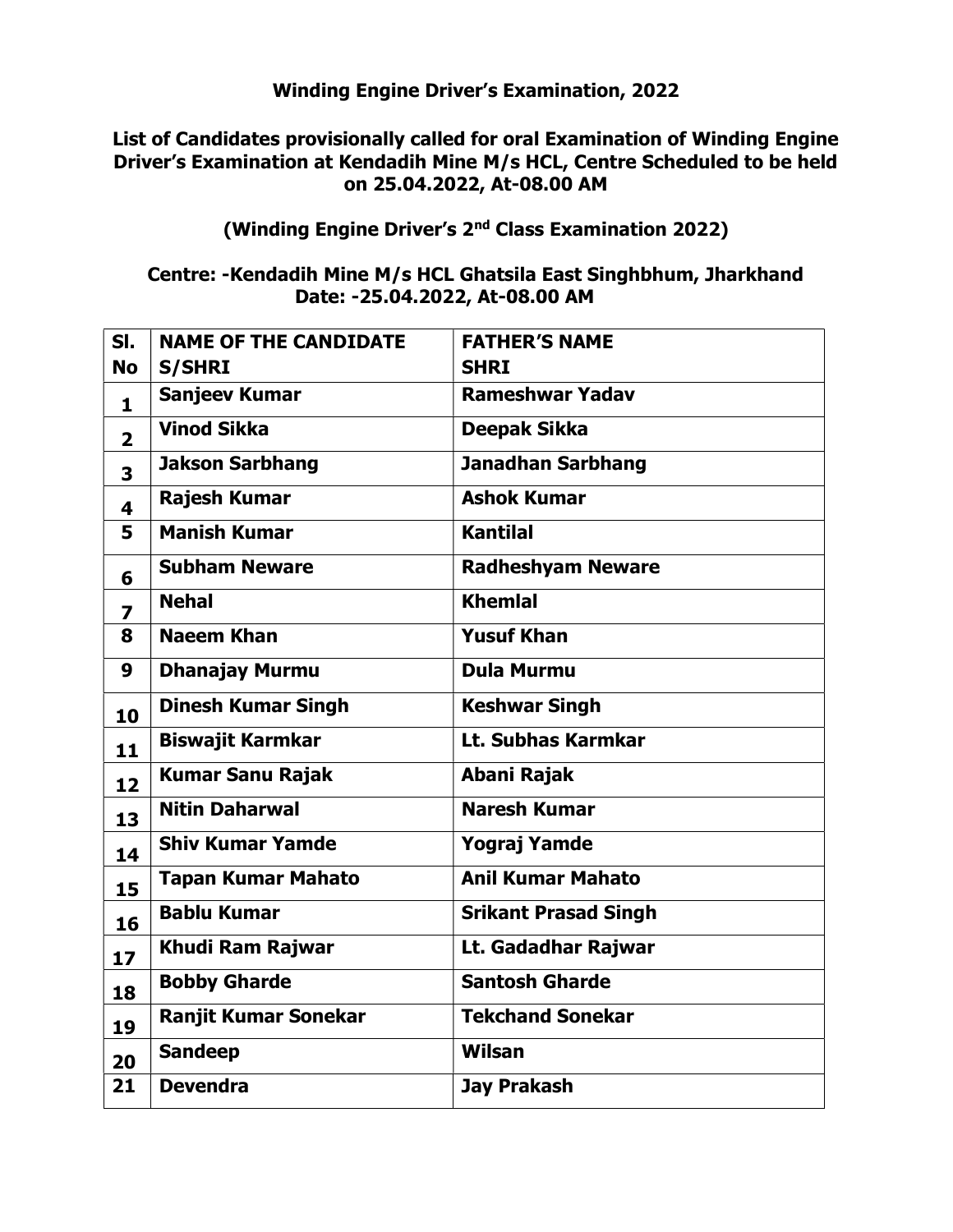## List of Candidates provisionally called for oral Examination of Winding Engine Driver's Examination at Kendadih Mine M/s HCL Ghatsila, Centre Scheduled to be held on 25.04.2022, At-08.00 AM

(Winding Engine Driver's 1stClass Examination 2022)

## Centre: -Kendadih Mine M/s HCL Ghatsila East Singhbhum Jharkhand Date: -25.04.2022, At-08.00 AM

| SI.                     | <b>NAME OF THE CANDIDATE</b> | <b>FATHER'S NAME</b>       |
|-------------------------|------------------------------|----------------------------|
| <b>No</b>               | <b>S/SHRI</b>                | <b>SHRI</b>                |
|                         | <b>Abhijeet Mistry</b>       | <b>Nirmal Kumar Mistry</b> |
| $\overline{\mathbf{2}}$ | <b>Amit Kumar Das</b>        | <b>Yogesh Chandra Das</b>  |
| 3                       | <b>Param Kumar</b>           | <b>Uttam Sulakhe</b>       |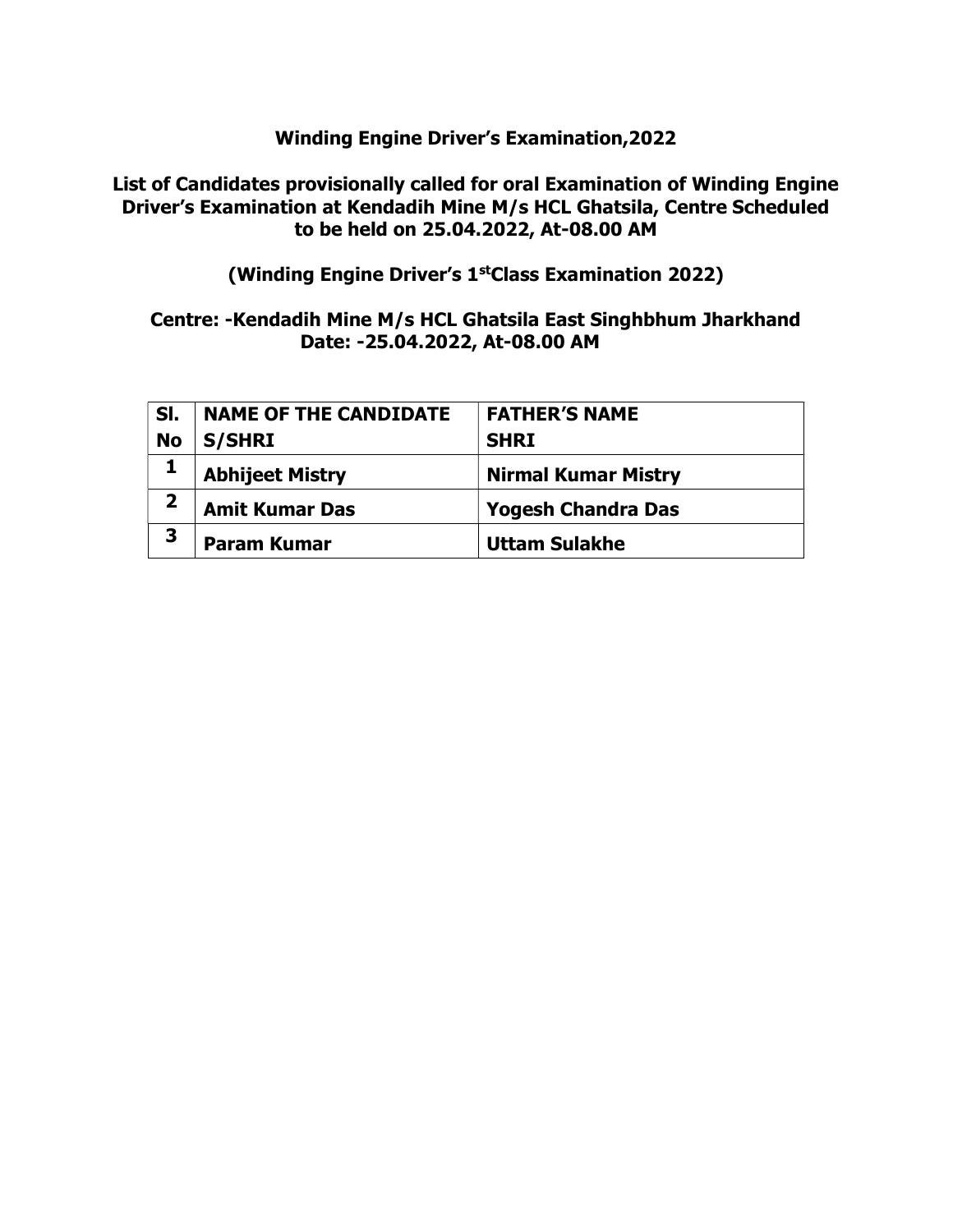#### List of Candidates provisionally called for oral Examination of Winding Engine Driver's Examination at Ballarpur 3 & 4 Pit Colliery, M/s WCL, Centre Scheduled to be held on 25.04.2022, At-08.00 AM

(Winding Engine Driver's Examination 2022)

## Centre: -Ballarpur 3 & 4 Pit Colliery M/s WCL Date: -25.04.2022, At-08.00 AM

| SI.                     | <b>NAME OF THE CANDIDATE</b> | <b>FATHER'S NAME</b>   |
|-------------------------|------------------------------|------------------------|
| No.                     | <b>S/SHRI</b>                | <b>SHRI</b>            |
| 1                       | <b>Indrbhan Yadav</b>        | <b>Sudarshan Yadav</b> |
| $\mathbf{2}$            | Isha Premi Prakash Singh     | Jaipal Prakash Singh   |
| 3                       | <b>Jang Bahadur Singh</b>    | <b>Ram Badan Singh</b> |
| 4                       | <b>Naresh</b>                | Prayag Lal             |
| 5                       | <b>Arun Singh Nayak</b>      | <b>Dharmu</b>          |
| 6                       | <b>Chnadrika Prasad</b>      | <b>Chhote Lal</b>      |
| $\overline{\mathbf{z}}$ | <b>Kewal Sai</b>             | <b>Sita Ram</b>        |
| 8                       | <b>Sudhu Ram</b>             | <b>Munshi Ram</b>      |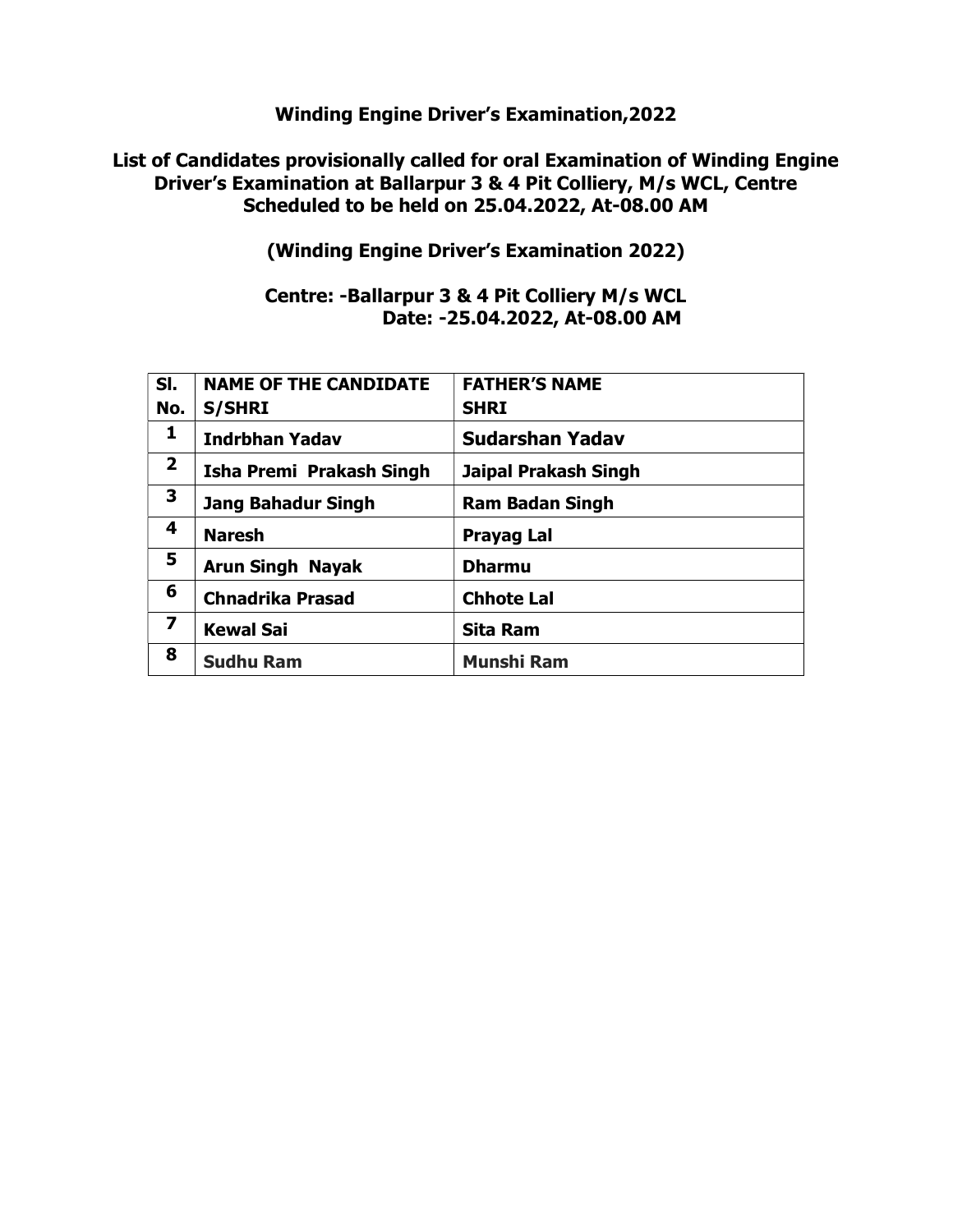## List of Candidates provisionally called for oral Examination of Winding Engine Driver's Examination at Munsar Mine, M/s MOIL, Centre scheduled to be held on 25.04.2022, At-08.00 AM

(Winding Engine Driver's 2nd Class Examination 2022)

Centre: -Munsar Mine M/s MOIL Date: -25.04.2022, At-08.00 AM

| SI.                     | <b>NAME OF THE CANDIDATE</b>        | <b>FATHER'S NAME</b>        |
|-------------------------|-------------------------------------|-----------------------------|
| No.                     | <b>S/SHRI</b>                       | <b>SHRI</b>                 |
| 1                       | <b>DHANAJAY MURMU</b>               | <b>DULA MURMU</b>           |
| $\overline{2}$          | <b>KHUSHAL KALIDAS BOKADE</b>       | <b>KALIDAS MOHAN BOKADE</b> |
| 3                       | <b>MANISH KUMAR</b>                 | <b>KANTI LAL</b>            |
| 4                       | <b>ERSHAD KHAN</b>                  | <b>YASIF KHAN</b>           |
| 5                       | <b>SATISH PATIL</b>                 | <b>SHYAMLAL PATIL</b>       |
| 6                       | <b>MANKAR BHUSHAN DHANRAJ</b>       | <b>DHANRAJ MANKAR</b>       |
| $\overline{\mathbf{z}}$ | <b>NAYAK PANKAJ RAJAN</b>           | RAJAN NAYAK                 |
| 8                       | <b>BAWANE ROHIT LIMCHAND</b>        | <b>LIMCHAND BAWANE</b>      |
| 9                       | Md. ASLAM                           | <b>MO. BUKHARI</b>          |
| 10                      | <b>FULESH NAND</b>                  | <b>PREM NAND</b>            |
| 11                      | <b>MADANLAL UDELRAM</b>             | <b>UDERAM</b>               |
| 12                      | <b>GOVIND RAUT</b>                  | <b>BAKHRU RAUT</b>          |
| 13                      | <b>AYODDHAYA PRASAD</b>             | <b>CHAMANLAL</b>            |
| 14                      | <b>NEHAL</b>                        | <b>KHEMLAL</b>              |
| 15                      | <b>CHICHAKHEDE KISHOR NARHARI</b>   | <b>NARHARI CHICHAKHEDE</b>  |
| 16                      | <b>BAWANKULE MITHUN RAMBHAU</b>     | <b>RAMBHAU BAWANKULE</b>    |
| 17                      | <b>KSHIRSAGAR SACHIN RAMESH RAO</b> | <b>RAMESHRAO KSHIRSAGAR</b> |
| 18                      | <b>ANKIT GOYAL</b>                  | <b>UMESH</b>                |
| 19                      | <b>RANJIT KUMAR SONEKAR</b>         | <b>TEKCHAND SONEKAR</b>     |
| 20                      | <b>ANIL BAREKAR</b>                 | <b>GUNDE LAL BAREKAR</b>    |
| 21                      | <b>FULZELA RAHUL DAMODHAR</b>       | <b>DAMODHAR FULZELA</b>     |
| 22                      | <b>SANDEEP</b>                      | <b>WILSAN</b>               |
| 23                      | <b>NEERAJ UPWANSHI</b>              | <b>GOVIND UPWANSHI</b>      |
| 24                      | <b>GOVIND RAUT</b>                  | <b>BAKHARULAL RAUT</b>      |
| 25                      | <b>MO. FAJIL SHEIKH</b>             | <b>FAHIMUDDIN SHEIKH</b>    |
| 26                      | <b>DEVENDRA</b>                     | <b>JAI PRAKASH</b>          |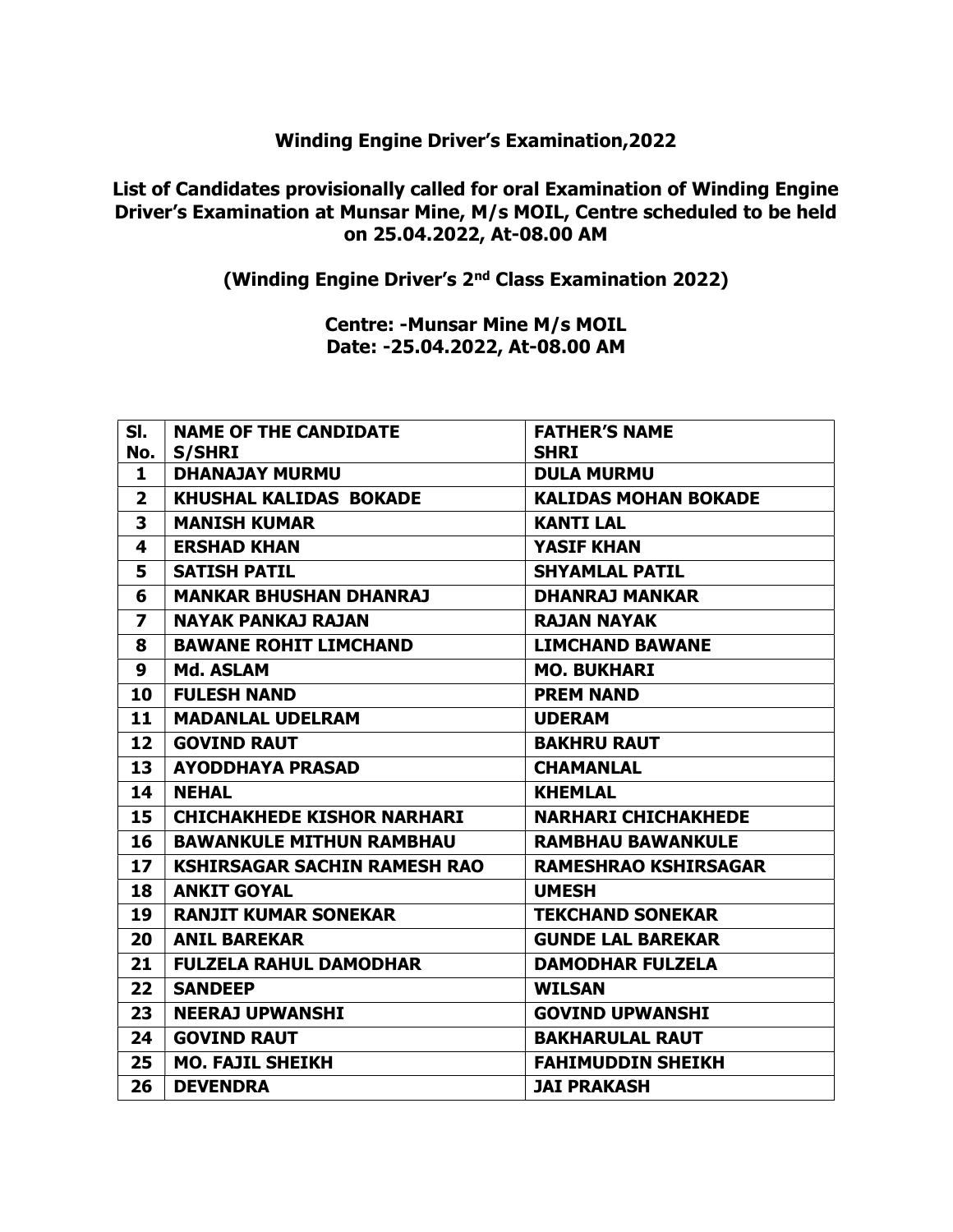#### List of Candidates provisionally called for oral Examination of Winding Engine Driver's Examination at Kandri Mine, M/s MOIL, Centre Scheduled to be held on 25.04.2022, At-08.00 AM

(Winding Engine Driver's 2nd Class Examination 2022)

Centre: -Kandri Mine, M/s MOIL Date: -25.04.2022, At-08.00 AM

| SI. No.                 | <b>NAME OF THE CANDIDATE</b><br><b>S/SHRI</b> | <b>FATHER'S NAME</b><br><b>SHRI</b> |
|-------------------------|-----------------------------------------------|-------------------------------------|
| 1                       | <b>PATHAN RAFIK KHAN VAJIR KHAN</b>           | <b>VAJIR KHAN</b>                   |
| $\overline{2}$          | <b>AFROJ KHAN</b>                             | <b>IDU KHAN</b>                     |
| 3                       | <b>RAJENDRA MUNDA</b>                         | <b>GOKHAN MUNDA</b>                 |
| 4                       | <b>UJJAVAL</b>                                | <b>VASUDEV</b>                      |
| 5                       | <b>ASHISH PAGARWAR</b>                        | <b>SAHEB LAL</b>                    |
| 6                       | <b>SUBHAM NEWARE</b>                          | <b>RADHESHYAM NEWRE</b>             |
| $\overline{\mathbf{z}}$ | <b>SANDEEP SHENDE</b>                         | <b>BHOJRAM SHENDE</b>               |
| 8                       | <b>UKE NIKHIL UDARAM</b>                      | <b>UDARAM UKE</b>                   |
| 9                       | <b>ANKIT PANCHE</b>                           | <b>ANAND</b>                        |
| 10                      | <b>RAJKUMAR BALWANT KHORGADE</b>              | <b>BALAWANT KHORGADE</b>            |
| 11                      | <b>NITIN CHOUDHARY</b>                        | <b>HEMRAJ</b>                       |
| 12                      | <b>MANISH KANSARE</b>                         | <b>DILIP</b>                        |
| 13                      | <b>JAFAR KHAN</b>                             | <b>MAHBOOB KHAN</b>                 |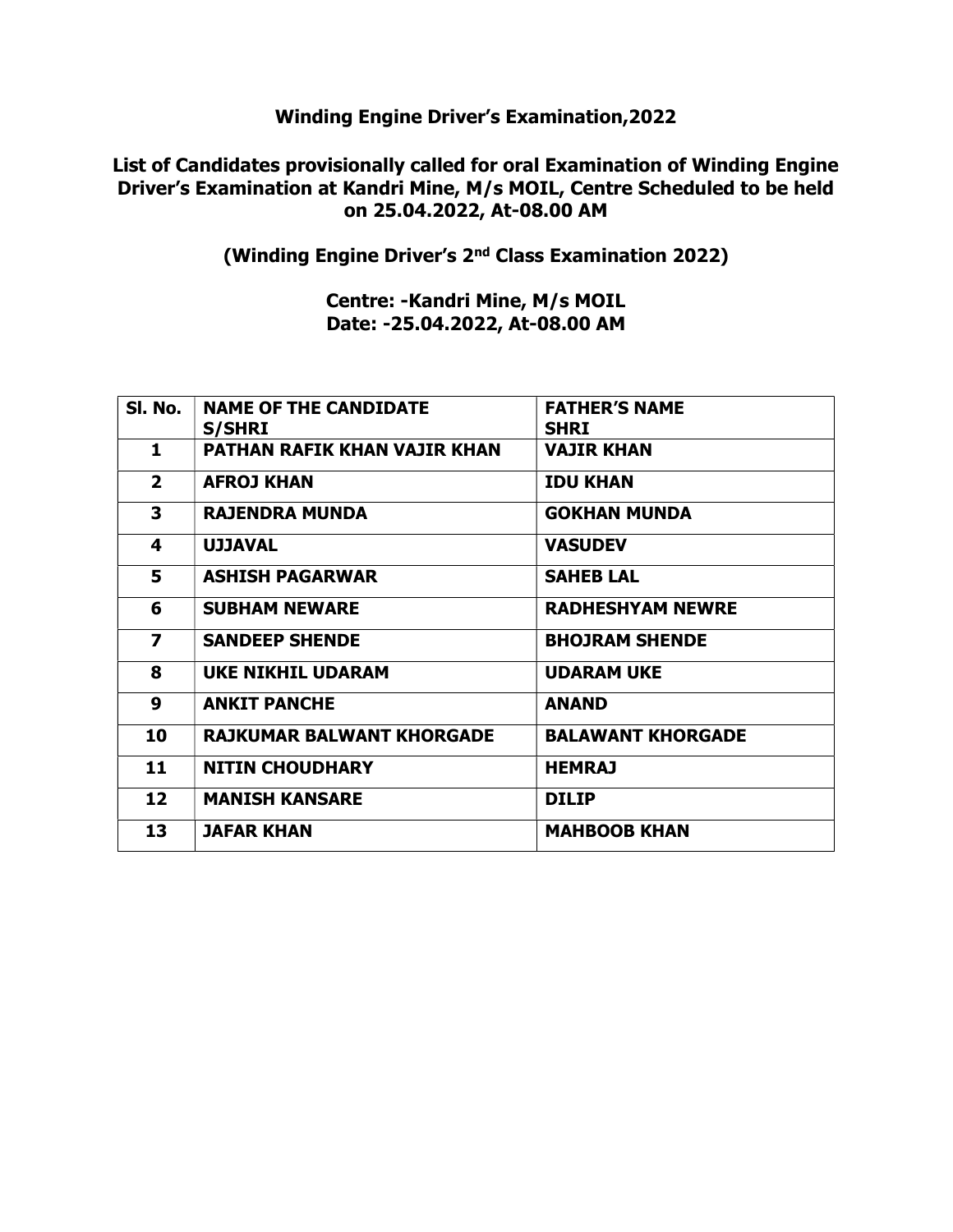## List of Candidates provisionally called for oral Examination of Winding Engine Driver's Examination at Kandri Mine, M/s MOIL, Centre Scheduled to be held on 25.04.2022, At-08.00 AM

## (Winding Engine Driver's 1st Class Examination 2022)

### Centre: -Kandri Mine, M/s MOIL Date: -25.04.2022, At-08.00 AM

| SI.<br>No.              | <b>NAME OF THE CANDIDATE</b><br><b>S/SHRI</b> | <b>FATHER'S NAME</b><br><b>SHRI</b> |
|-------------------------|-----------------------------------------------|-------------------------------------|
|                         |                                               |                                     |
| 1                       | <b>Brajesh Kumar Pandary</b>                  | <b>Sher Singh Pandary</b>           |
| $\overline{2}$          | Sonwale Mahendra Ramrao                       | <b>Ramrao Sonwale</b>               |
| 3                       | <b>Bishwa Nath Saw</b>                        | <b>Ram Kishun Saw</b>               |
| 4                       | <b>Vikas</b>                                  | <b>Ramesh Kumar</b>                 |
| 5                       | <b>Satish</b>                                 | <b>Ramesh Mahate</b>                |
| 6                       | <b>Rajnikant Singh</b>                        | <b>Kamlesh Singh</b>                |
| $\overline{\mathbf{z}}$ | <b>Jaypal Duryam</b>                          | <b>Rajesh Duryam</b>                |
| 8                       | <b>Mohit Kumar</b>                            | <b>Dhooplal</b>                     |
| 9                       | <b>Chouhan Pranil Mahendra Singh</b>          | <b>Mahendra Singh Chouhan</b>       |
| 10                      | Jarwarkar Amol Vishnuji                       | Vishnuji Jarwarkar                  |
| 11                      | S. Vivilian A Sureshdeva Paul                 | A Sureshdeva Paul                   |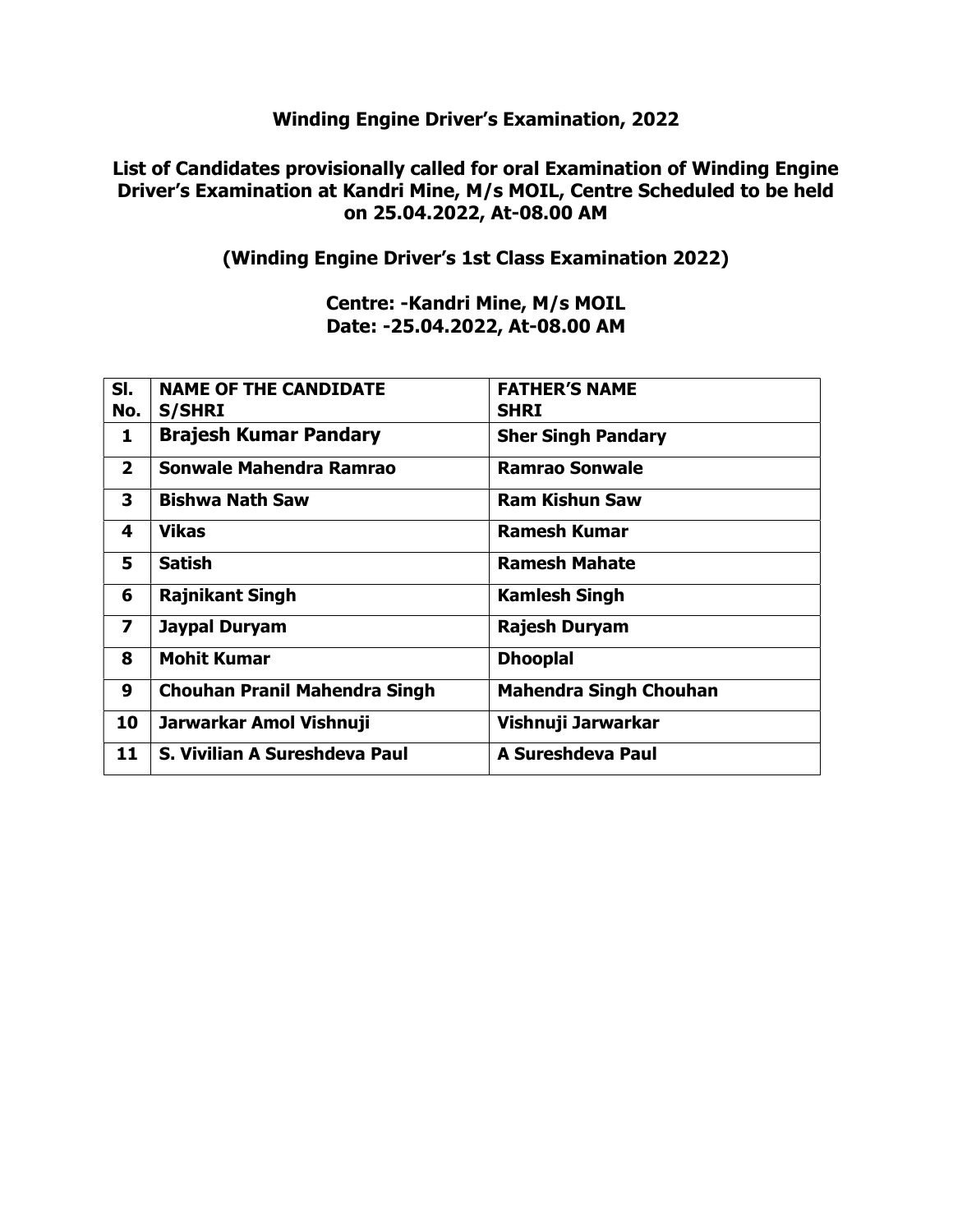List of Candidates provisionally called for oral Examination of Winding Engine Driver's Examination at Sindesar Khurd Lead & Zinc Mine, M/s HZL, Centre scheduled to be held on 25.04.2022, At-08.00 AM

(Winding Engine Driver's 2nd Class Examination 2022) Centre:-Sindesar Khurd Lead & Zinc Mine, M/s Hindustan Zinc Limited Date:-25.04.2022, At-08.00 AM

List of Candidates provisionally called for oral Examination of

| SI.                     | <b>NAME OF THE CANDIDATE</b>  | <b>FATHER'S NAME</b>            |
|-------------------------|-------------------------------|---------------------------------|
| <b>No</b>               | <b>S/SHRI</b>                 | <b>SHRI</b>                     |
| 1                       | <b>SURAJMAL MEENA</b>         | <b>MOGALAL MEENA</b>            |
| $\overline{2}$          | <b>KUNAL SINGH PARIHAR</b>    | <b>PRAVEEN SINGH PARIHAR</b>    |
| $\overline{\mathbf{3}}$ | <b>MANOHAR KUMAR MEENA</b>    | <b>DEEN DAYAL MEENA</b>         |
| 4                       | <b>RAJENDRA KUMAR KALAL</b>   | <b>KANHAIYA LAL KALAL</b>       |
| 5                       | <b>PRAKASH CHANDRA MEENA</b>  | <b>KALU LAL MEENA</b>           |
| 6                       | <b>GANPAT SINGH RATHORE</b>   | <b>GOVERDHAN SINGH RATHORE</b>  |
| $\overline{\mathbf{z}}$ | <b>UMESH GURJAR</b>           | <b>HARI KISHAN GURJAR</b>       |
| 8                       | <b>ROHIT MEENA</b>            | <b>MOHAN LAL MEENA</b>          |
| 9                       | <b>MOHAMMED JAFER DYER</b>    | <b>MAHBOOB ALI</b>              |
| 10                      | <b>NARENDRA SINGH CHAUHAN</b> | <b>BHAGHVAT SINGH</b>           |
| 11                      | <b>PRAKASH CHANDRA MEENA</b>  | <b>CHATAR SINGH MEENA</b>       |
| 12                      | <b>BAJRANG LAL VAISHNAV</b>   | <b>MAHAVEER PRASAD VAISHNAV</b> |
| 13                      | <b>ARJUN KUMAR TIWARI</b>     | <b>DURGA LAL TIWARI</b>         |
| 14                      | <b>DINESH CHANDRA GADRI</b>   | <b>CHAMANA GADRI</b>            |
| 15                      | RADHEYSHYAM PRAJAPAT          | <b>JAGDISH CHANDRA PRAJAPAT</b> |
| 16                      | <b>JITENDRA SINGH RAWAT</b>   | <b>NANU SINGH RAWAT</b>         |
| 17 <sub>2</sub>         | <b>JAI KUMAR SARVA</b>        | <b>NARENDRA KUMAR SARVA</b>     |
| 18                      | <b>SHIVRAJ SHARMA</b>         | <b>SATYANARAYAN SHARMA</b>      |